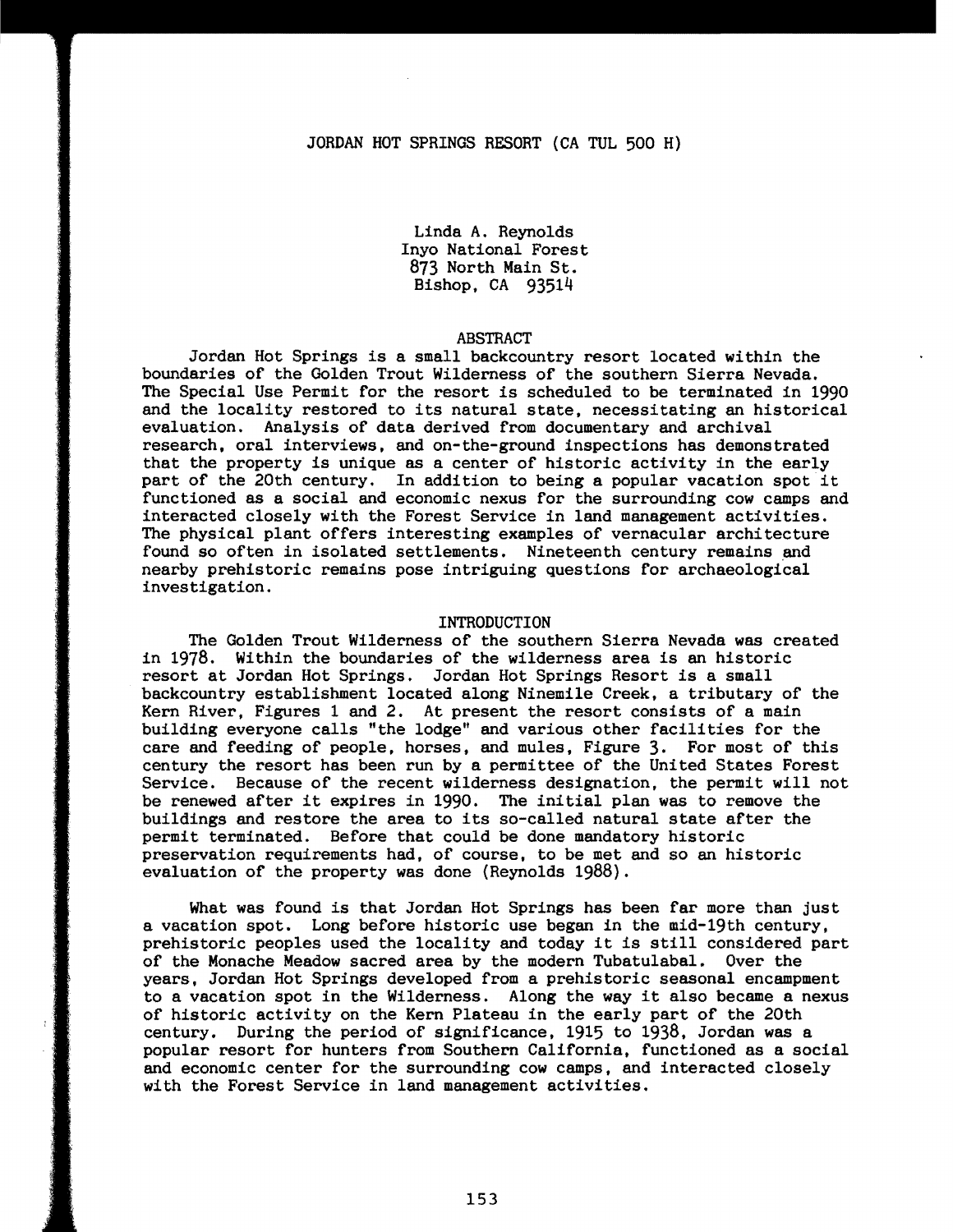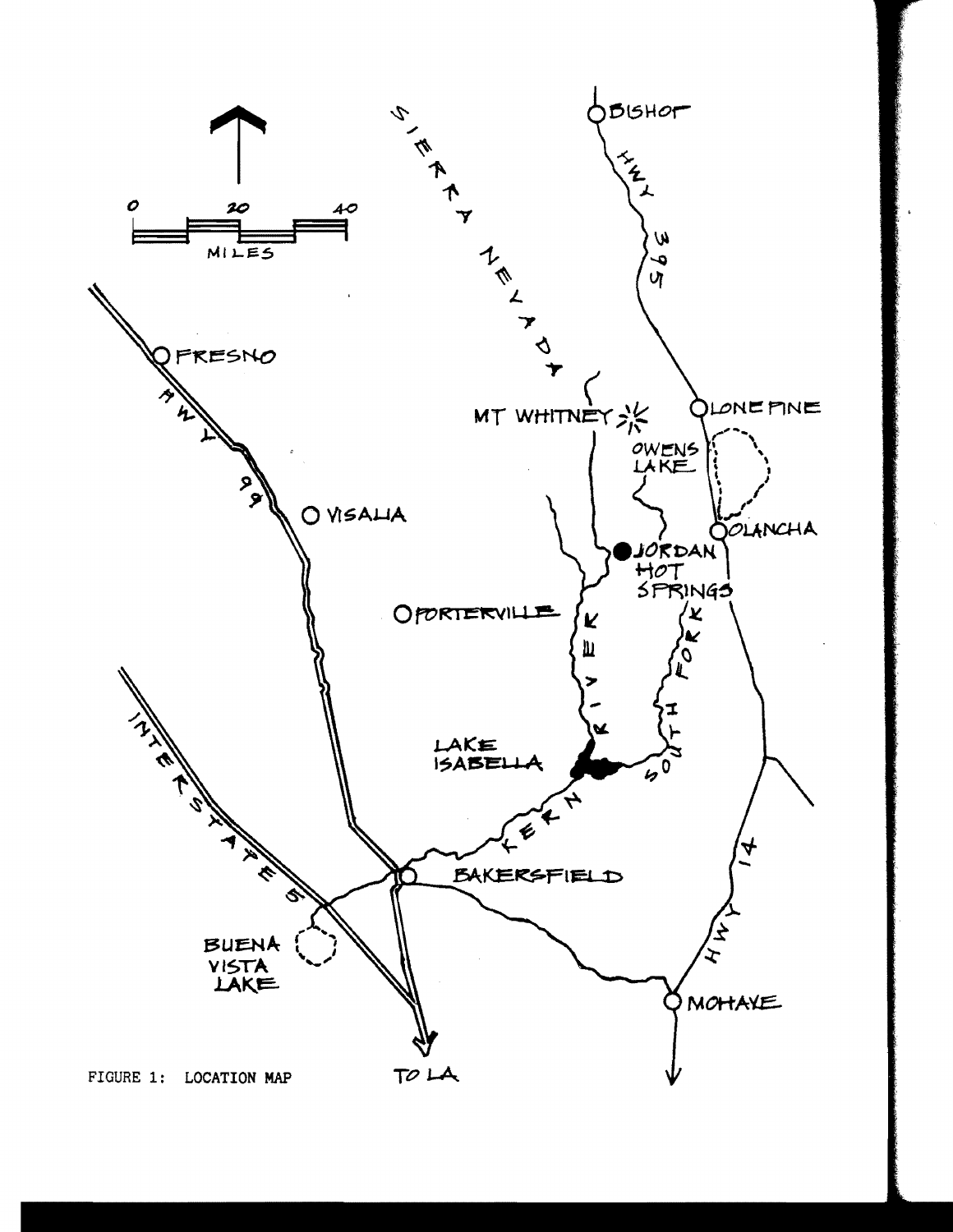## THE SOURCES OF INFORMATION

The original documents deling with the relationship between Jordan Hot Springs and the National Forests have, unfortunately, been lost. Fortunately, the Inyo and Sequoia National Forests' Cultural Resources Files and Forest History Files contained presidential proclamations, maps, old photographs, and other documents that were useful in establishing the history of Jordan. Administration of the area was originally under the Sierra Forest Reserve. After the Reserve was divided into Forests, it came under the jurisdiction of the Sequoia National Forest. It has switched back and forth between the Sequoia and the Inyo at least twice since 1908. Since the establishment of the Golden Trout Wilderness in 1978, it has been administered by the Inyo.

Inyo and Tulare County histories (Anonymous 1891; Chalfant 1933; Menefee and Dodge 1913; Mitchell 1983; Small 1926), and area specific histories (Johnson in Theodoratus et al. 1984; Larson n.d.; Otter 1963; Reid 1983) provided~he contextual history and some of the specific details regarding Jordan Hot Springs.

An investigation of California hot springs was conducted by the United States Geologic Survey (USGS) in the early part of the century. Although brief, the observations made by the field worker, Gerald Waring, during this survey have provided an important time marker in developing the history of Jordan Hot Springs. He found fourteen hot springs along Ninemile Creek, four of which had been excavated to form bathing pools. In addition, Waring (1915:53) noted that:

...although the locality is remote, there are usually parties of campers at the springs throughout the summer. A grove of trees and a convenient meadow make it a very good camping ground, and an old log cabin and rude tables to show that it has long been a camper's resort.

As is the case with so many of the properties we evaluate, the bulk of the information about Jordan Hot Springs itself came from letters, interviews, and family documents. The reminiscences of the folks who lived and worked in the mountains are invaluable and warrant some further discussion.

Bob Burkhardt was the permittee at Jordan from 1972 to 1981. Mr. Burkhardt grew up in the Kernville area and spent a lot of time in the mountains. He had a fair amount of information, most of it based on hearsay, and old photographs of the place. The photos are all black and white and none of them are labeled. Based on other information, however, many of the pictures could be generally dated and were useful for comparative purposes.

At the time of this writing, Bill Carrasco was sixty seven years old. His family had cow camps on the Kern Plateau. The first time he went to Jordan Hot Springs was 1927 when he was seven years old. The family would go in to take the hot baths and visit with people there. He remembers it as a "landmark". a busy place called Jordan Junction. "Always lots of people there. Strings of mules going through there steady. And they packed in from the other side. too. It was, I'd say at that time, by god, it was a mass!" He recalls a store and that packers from Lone Pine would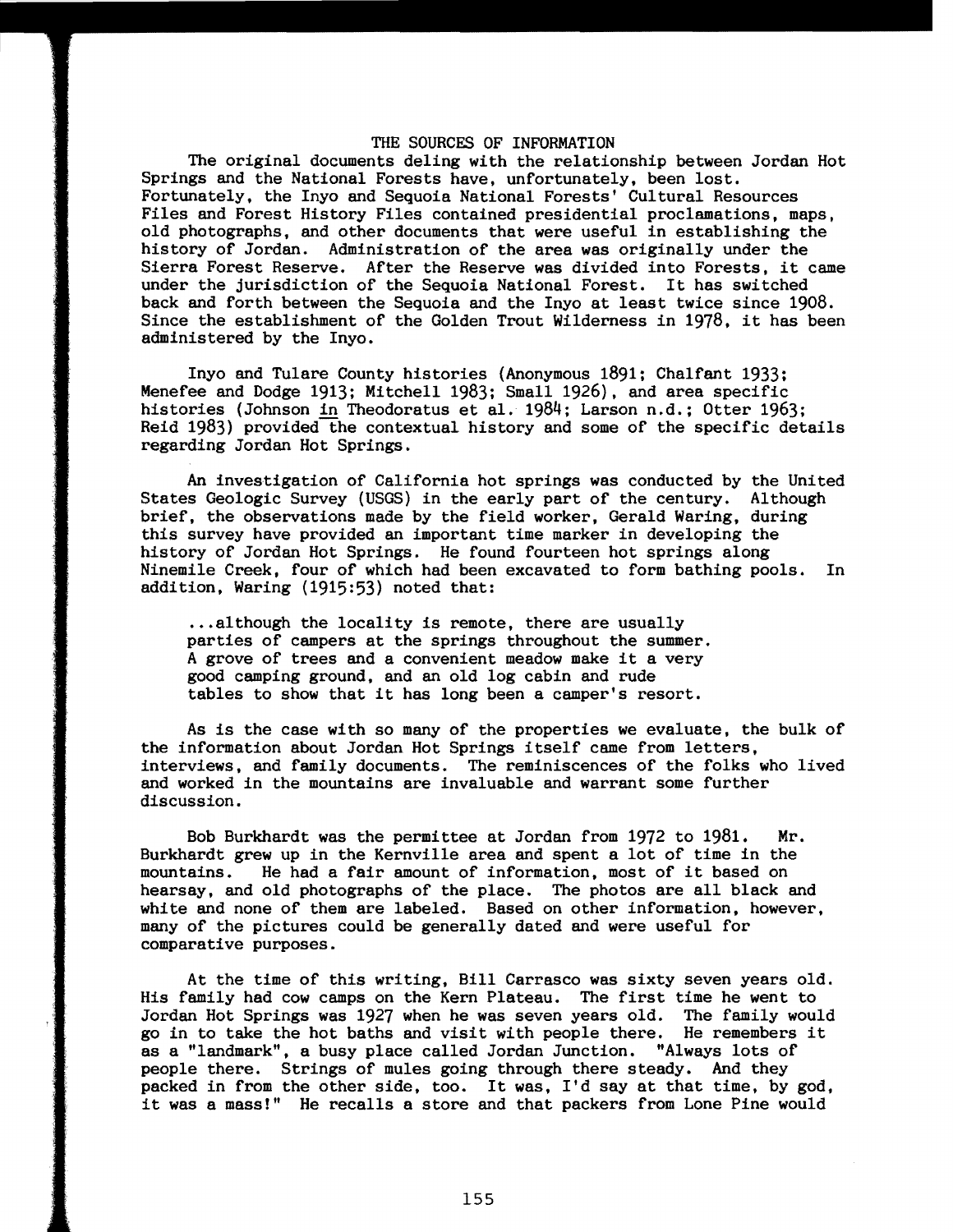bring in groceries "and stuff". For the return trip they would back-haul lumber that had been milled at Jordan. As a child he can remember the pack trains with the lumber going out past his family's camp.

William F. "Hardrock" Jordan. a descendent of John Jordan. passed away several years ago. An unpublished manuscript he wrote about the building of the Jordan Trail provided quite a bit of useful information.

Ethel Olivas was born in 1908 in Lone Pine and. like Bill Carrasco, spent her summers growing up in the mountains. When she was 10 or 11. she was staying with her aunt and uncle at their cow camp up Red Rock Creek. about three miles north of Jordan. That summer they went to a dance at the resort. Mrs. Olivas remembers Jordan at that time as a big resort with an Mrs. Olivas remembers Jordan at that time as a big resort with an outside dance floor. In 1938 she and her husband. Henry Olivas. began construction on a cabin in Monache Meadows. The logs for it were milled at Jordan Hot Springs.

Maurice Parker was 71 years old when he and his wife sent me a letter with their recollections. From 1920 to 1971 the Parker family camped at the public campground east of the resort. Mr. Parker first went into Jordan at the age of seven in 1923. A store was there that had been in service for several years. According to his recollection, the Forest Service required the permittee to maintain a store and to carry mail out once a week. When Mr. Parker was a teenager. he and his friends sometimes carried the mail out as it was fun for the boys and spared the men a trip.

Clarence Purnel was the permittee from  $1941$  to  $1964$ . In  $1941$  he, his brother Elmo, and Tom Mader bought Jordan from a Mr. Simmons, a realtor in Whittier. California. The resort was not in operation at that time. When Mader died. Mr. Purnel bought his share and the Purnels ran the place under their own permit until  $196\overline{4}$  when they sold it to Dr. Reginald Stocking. After selling. Mr. and Mrs. Purnel stayed and ran the place for two more years. The resort was closed during Purnel's tenure for a couple of years during the second world war. Mr. Purnel also had much second hand information to share.

Clyde Robinson is President of the Foundation for the Kern Valley Indians and was the Chairperson of the Kern River Indian Council until recently. He was born in 1924. and raised in the Kern Valley. As a young man he worked as a cowboy in the mountains. Mr. Robinson recalls that one of the original buildings at Jordan was used as a drop where people could send in mail and provisions for others to pick up. But Jordan Hot Springs has another. deeper meaning for him and his people: "I have been told by my ancestors that Jordan Hot Springs and the area surrounding it are part of the Monache Meadow sacred grounds" (Robinson n.d.).

Ron Wermuth (n.d.). the current Chair of the Kern River Indian Council and a tradition Tubatulabal Medicine Man. corroborates this and additionally states that Native Americans continue to use the area for religious purposes.

# THE JORDAN TRAIL

As with so many places in California. the historic development of Jordan Hot Springs began with the discovery of precious metals. In 1860 gold and silver were found in the Coso Range east of the Owens Valley. In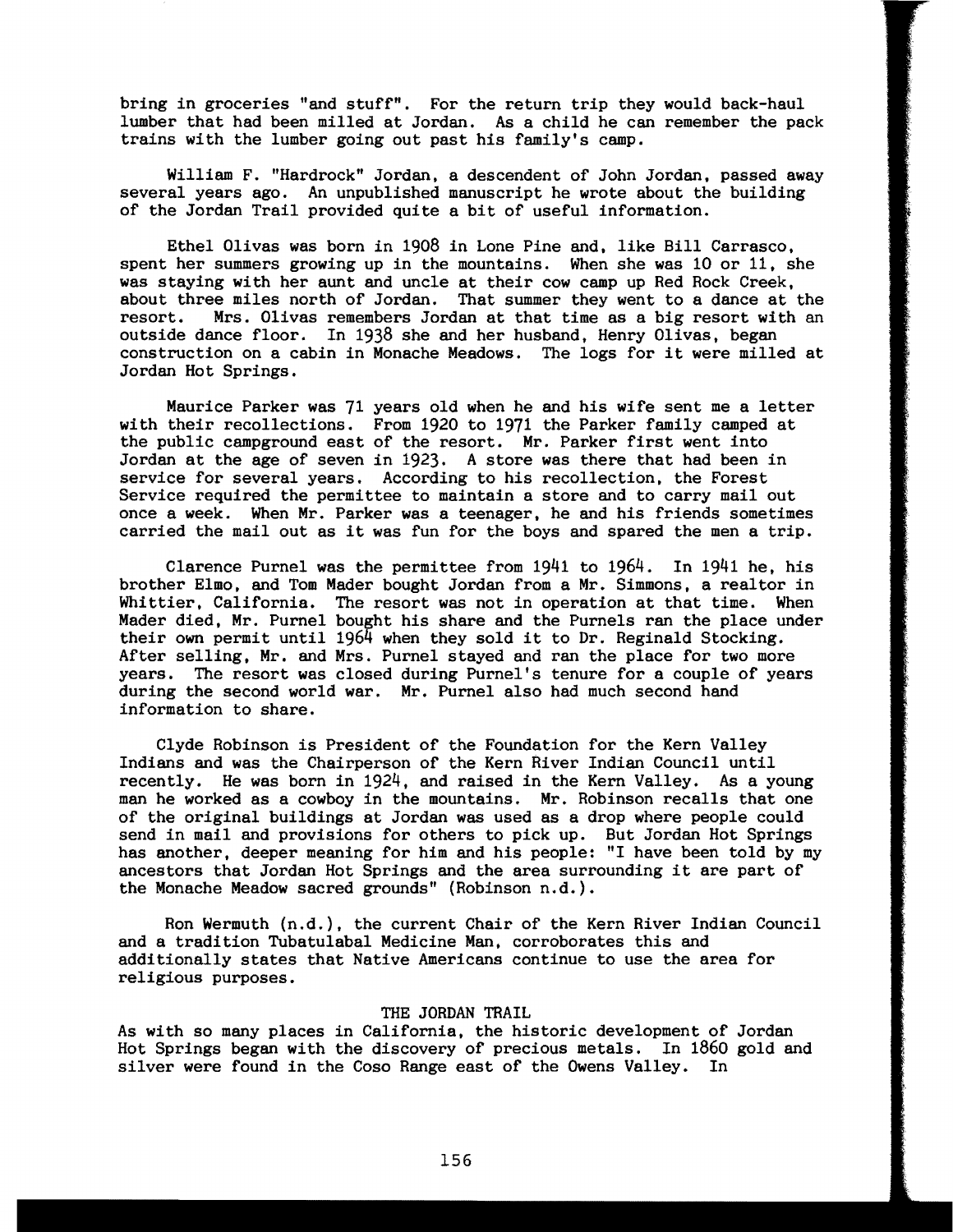July of that year the Alta California reported that assays from Coso samples yielded \$1,226.59 worth of silver and \$20.45 worth of gold per ton of ore (Chalfant 1933:129-130).

Nearly all of the miners heading for the new lode departed Visalia. Men on foot and horse or mule made their way over the mountains as best they could. Wagons perforce went the long way around. It is no surprise, then, that immediately on the heels of the new discovery came the call for a direct route over the Sierra (Chalfant 1933:129-130).

In the summer of 1861 John Jordan blazed a trail from Visalia to Olancha on the then existing western shore of Owens Lake, Figure 2. He had Native Americans on his work crew and in many places the approach they took followed aboriginal trails. Two routes were blazed that spring and summer, splitting at the Kern River. The trail up Ninemile Creek and by Jordan Hot Springs was called the "early trail"; this is what we know of today as the Jordan Trail. The other route was never completed (Jordan n.d.). In the fall of that year. Jordan formed a corporation and petitioned the Tulare County Board of Supervisors for a franchise to build a toll trail from Visalia to the Owens Valley. In 1862 the charter was granted, with the added proviso that the trail would be widened into the much needed wagon road. Tragically, Jordan was drowned in the Kern River that next summer (Chalfant 1933; Jordan n.d.; Larson n.d.; Menefee and Dodge 1913; Mitchell 1983).

In 1863, a subscription of \$1600 was raised in Visalia and the Jordan Trail was completed by G. W. Warner (Larson n.d.; Menefee and Dodge 1913). The initial plan to turn the Jordan Trail into a toll road was never realized. In 1864 the McFarland Toll Road Company completed the road over Greenhorn Mountain and Walker Pass, thereby relieving the pressure to turn the Jordan Trail into a wagon road (Chalfant 1933; Jordan n.d.).

The same year the Greenhorn summit road was built, the famous Wheeler Expedition traveled over the Jordan Trail during the course of its explorations (Otter 1963). But the greater part of the trail's use was by anonymous miners, settlers, and traders. According to Small (1926) many of the trails leading into the mountains connected up with the Jordan Trail. It was an important link between the Owens Valley and the Central Valley. and between the settlements in the mountains and the valley centers. Jordan Hot Springs, as a stop-over on an important trail. was on its way to becoming a center of activity on the Kern Plateau.

# HISTORIC THEMES REPRESENTED AT JORDAN HOT SPRINGS

# Recreation

The most important historic theme represented by the standing buildings at Jordan Hot Springs is recreation. Recreational use of the Sierra Nevada came about almost as quickly as the discovery of gold (Reid 1983). By the late nineteenth century backpacking and hiking in the remote southern Sierra became popular. The Jordan Trail was used by visitors on foot and horse, including some Sierra Club outings (Larson n.d.).

It is not certain precisely when Jordan Hot Springs became a vacation spot. By the early 20th century, it was a destination for tourists and by 1916. at the latest. it had become a commercial enterprise (Carrasco n.d.; Parker n.d.; Sequoia National Forest History Files; Waring 1915).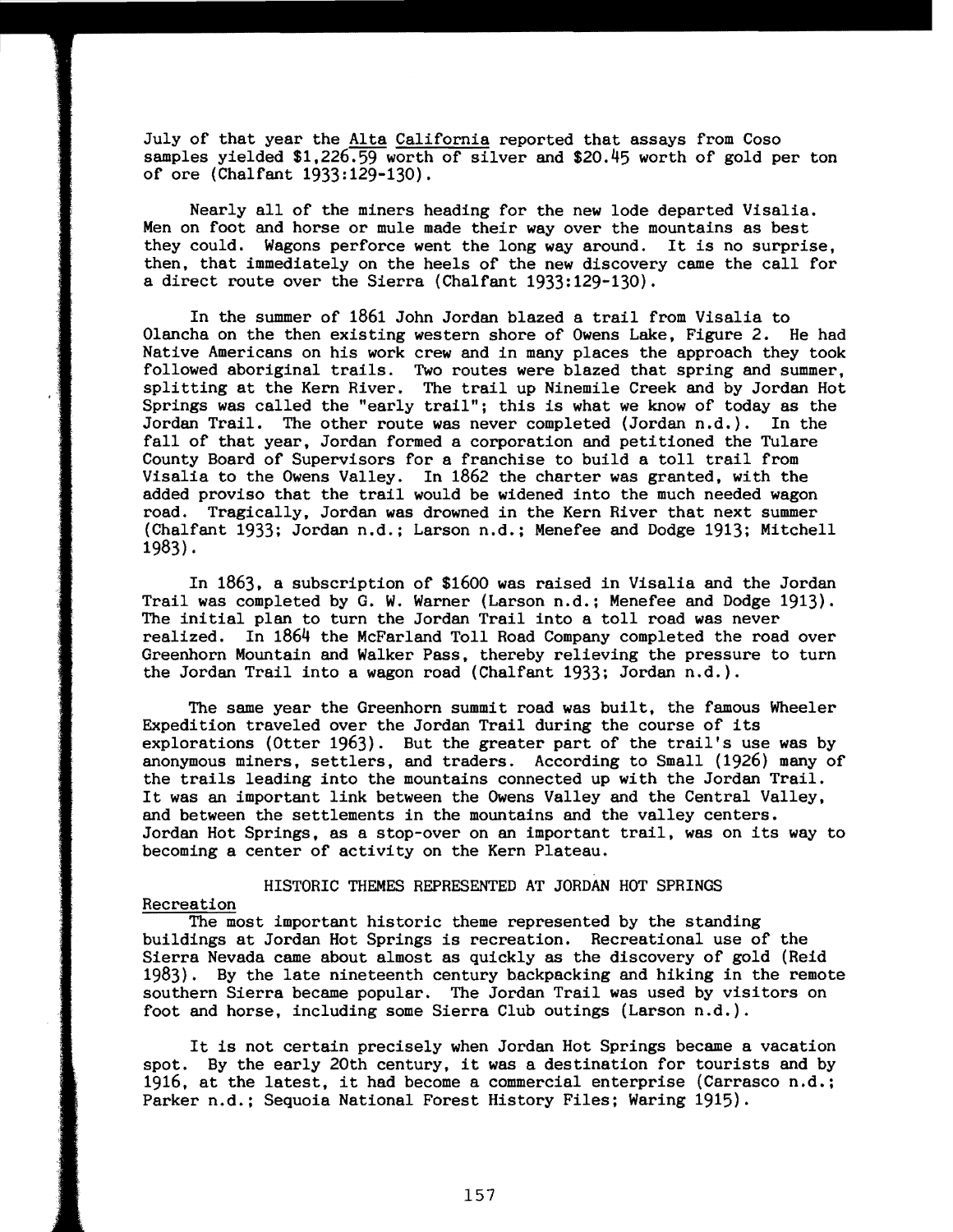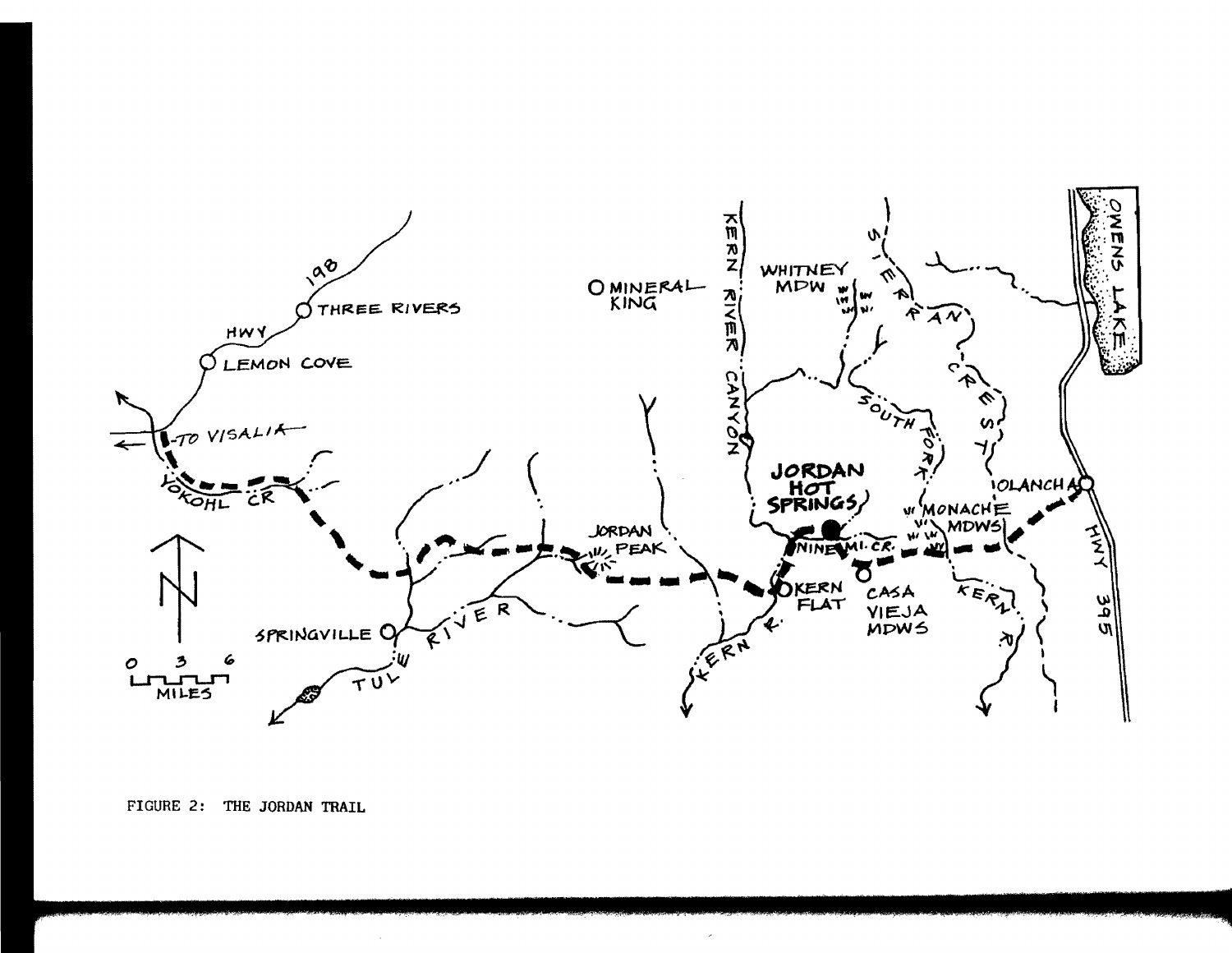#### Federal Land Management

Another theme represented at Jordan Hot Springs is Federal land management. In fact, without the requirements of the Forest Service that the permittee maintain a store and carry out mail (Parker n.d.; Wermuth n.d.), it is an open question whether Jordan would have become the center that it did.

Officially, Jordan Hot Springs came under the administration of the Forest Service when it was created; however, the earliest evidence we have of Federal involvement with the place is a telephone line shown on the Sequoia National Forest's 1916 Recreation Map. The telephone line was put in by the Forest Service, as were all of the earliest telephone lines in the southern Sierra, to assist in fire detection and suppression (Johnson in Theodoratus et al. 1984). This is an illustration of the symbiotic relationship which existed at that time between the land managing agency and the resort. For example, folks from Jordan reported fires and fought them (Burkhardt n.d.; Carrasco n.d.), horses from Casa Vieja Ranger Station were shoed at Jordan (Trimm n.d.), and the Forest Service used the sawmill to mill lumber for the bridge across Ninemile Creek (Purnel n.d.).

# The Cow Camp Era

The final theme associated with Jordan Hot Springs is seasonal livestock grazing. When the Forest Reserves were establish in 1893, a systematic and sometimes bloody program of sheep removal was undertaken and gradually, those sheepmen who could switched to cattle. According to Johnson (in Theodoratus, et al. 1984:264):

The switch from sheep to cattle-grazing brought with it a marked change in land use in the southern Sierra. Cattle, unlike sheep, did not need the constant presence of a herdsman, and the cowboy, traveling by horse rather than on foot, had more rapid mobility. A cattleman could thus drive his stock to the mountains for the summer, and from a 'base camp' oversee the herd's well-being. With the herdsman's camp at a fixed location the whole family could move together to the mountains for the summer.

This led to the rise of a clearly delineated historic episode that we can refer to as the cow camp era. Johnson (in Theodoratus et al.  $1984:319$ ) places this era between ca. 1900 and 1956: Looking at a map of the southern Sierra, one is struck by the number of places labeled "Cow Camp", The meadows of the Kern Plateau all had their camps, and the folks from these camps would come to Jordan to visit, attend dances, use the baths, and pick up or drop off provisions and mail. Cabins in many of the camps in the area were made of lumber milled at Jordan after the sawmill was brought in (Burkhardt n.d.; Carrasco n.d.; Olivas n.d.; Parker n.d.; Robinson n.d.).

### CONSTRUCTION EPISODES

The evidence gathered from oral and documentary research, and from on-the-ground observations indicate that there were four separate episodes at Jordan Hot Springs. The first three were construction episodes during which most of the standing buildings at the resort were built. The fourth episode has been primarily maintenance.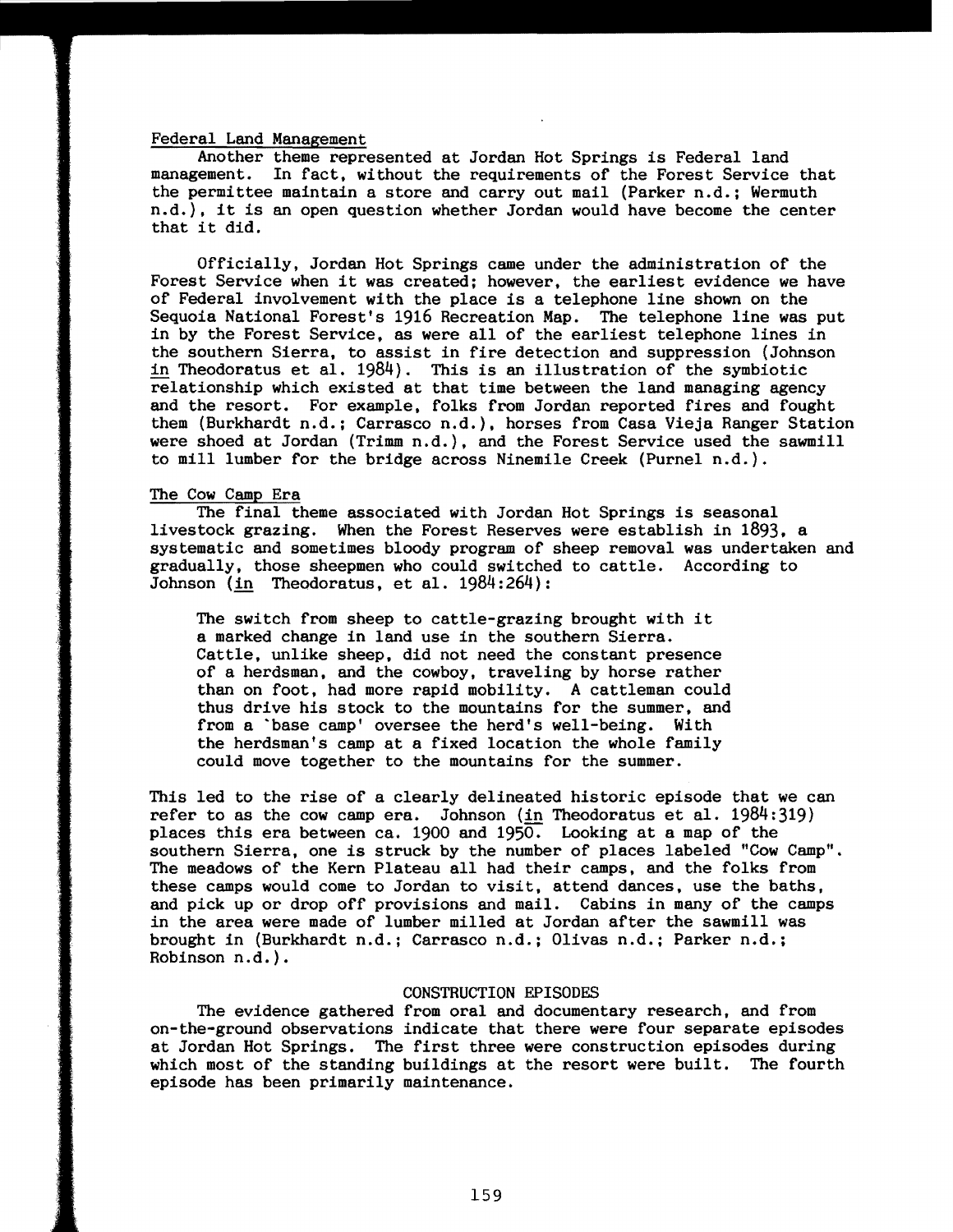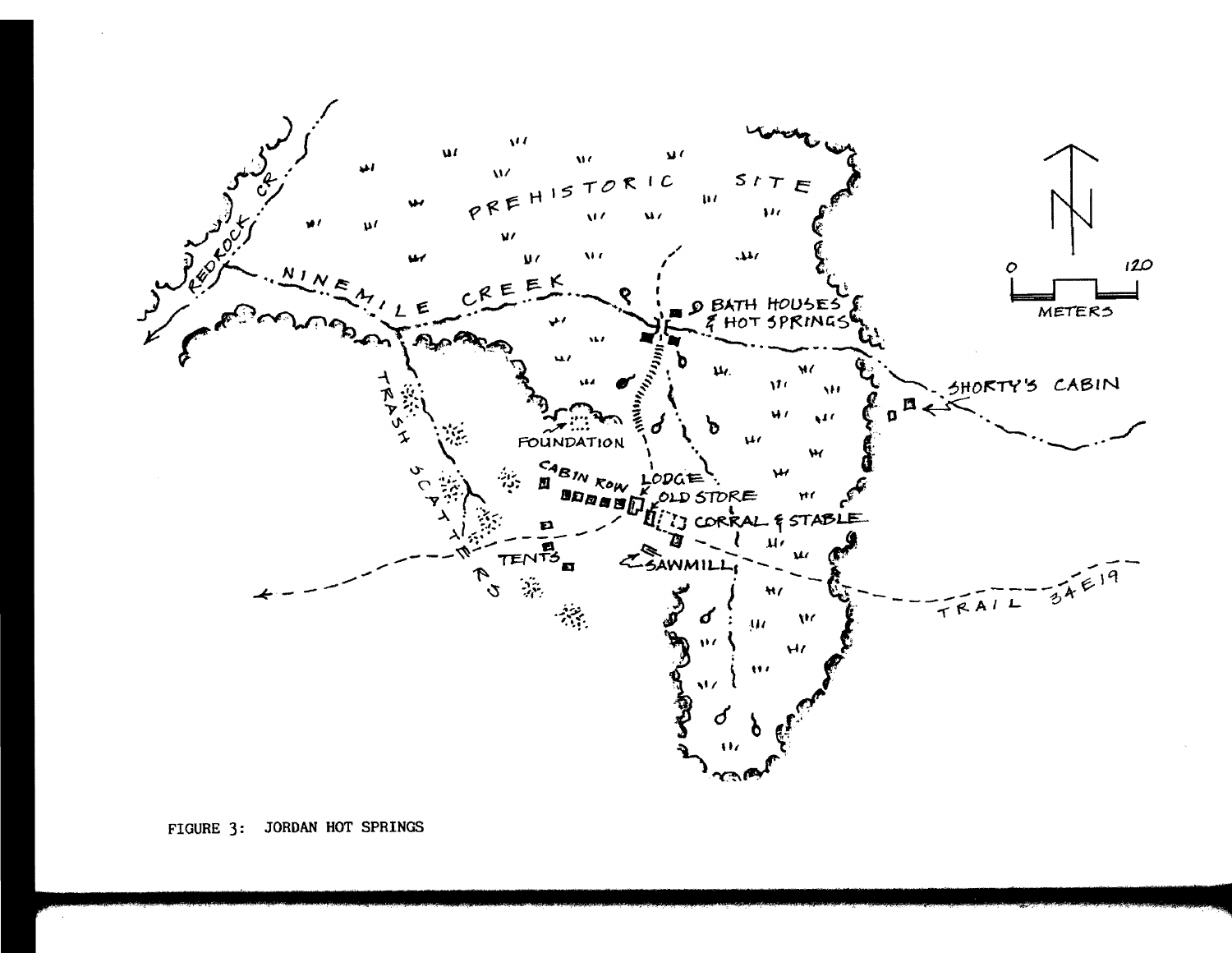Episode #1. Pre-1915: Log Construction. This episode saw construction of the rock foundations in the front pasture and possibly the original lodge.

Episode #2, ca. 1915 - 1923: Shake Construction. In this episode the old store, the original tack shed, and the original cabins were built.

Episode #3, ca. 1925 - 1938: Milled Lumber Construction. During this episode the lodge, the tent platforms, and Cabin #6 were added.

Episode  $\#4$ , ca. 1940 - present. Maintenance. The present layout of the resort was established by this time and, with a few minor exceptions, all of the standing buildings had been erected. Maintenance is the primary activity from here on.

Nineteen fifteen was chosen as the dividing line between the first and second construction episodes because it was in 1915 that the USGS published the monograph cited above (Waring 1915). Assuming that Waring's visit was made a year of two before the monograph was published, it was a decade and a half into the twentieth century before the resort was really developed.

It was sometime in this period that the first building(s) is said to have been erected. In the front pasture are some enigmatic stone foundations. They measure approximately 12 by 15 meters and are divided lengthwise by a floor joist. There is an opening, as if for a door, on the northeast corner.

According to Purnel (n.d.):

Before [John] Jordan drowned. he and his two sons had started a lodge in the front pasture. His sons were going to stay there all winter and build it but one of them got blood poisoning in his hand and they had to leave. Some of the foundation is still there.

Burkhardt (n.d.), on the other hand, was told that the foundations wee built in 1870 and that there is a map or plans with that date in the Tulare County Courthouse. When the county offices were visited in May of 1987. no one there had any knowledge of such a document. Burkhardt (n.d.) also stated that the first lodge was built in the 1890's and was made of split logs. This lodge subsequently burned down.

Waring (1915) reported a "rude log cabin". It is possible that he was referring to a structure which stood on the old foundations. The Inyo's 1923 Tract Map indicates an "unfinished log house" in the same spot. To what degree it was unfinished, or perhaps decayed, is unknown. Given the uncertainty surrounding the earliest remains at the resort. this feature more than any other invites further investigation.

On the Sequoia National Forest's 1916 Recreation Map Jordan Hot<br>In the Sequoia National Forest's 1916 Recreation Map Jordan Hotel Springs is shown with a telephone line running into it. (n.d.) recalls that when she went to a dance at Jordan in 1918 or 1919, the shake buildings were in place. The memories of a child of 10 or 11 might be brought into question but certainly by 1923, as shown on the Jordan Hot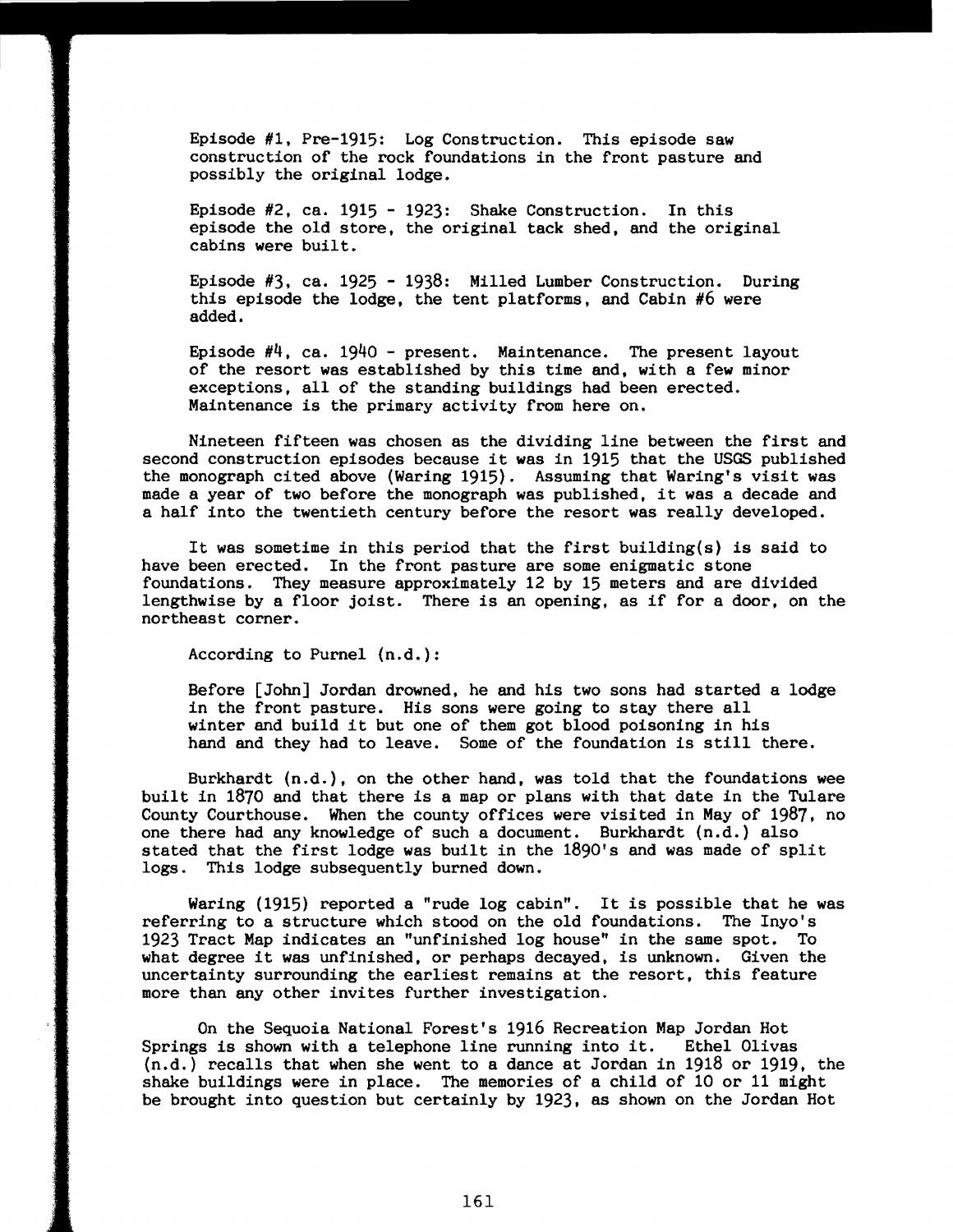Springs Tract Map, the original shake buildings were built. The Tract Map shows fencelines, two "bath houses" down by Ninemile Creek, an "unfinished log house" in the front pasture, fencelines to the east and south of the resort and a ditch leading to the resort from an unnamed tributary of Ninemile Creek. The resort itself is shown as containing six buildings: three "shake cabins", a "canvas kitchen", a "shake store", and a building simply labeled "shake". Altogether, this brackets the second construction Altogether, this brackets the second construction episode as occuring after Waring's visit and before the time when the resort was transferred to the Inyo. There is no doubt that what is today Cabin #1 was built at this time. (The cabins are numbered 1 through 6 with #1 immediately to the west of the lodge and #6 the furthest away, Figure 3. Cabins #2 and #3 are more problematical. A 1924 photograph shows the cabin row as ending where Cabin #1 now stands. The most likely scenario. based on the degree of similarity of construction between all three cabins is that the other two were moved to their present location in the next construction episode. The construction of the cabins is similar to that of the old store, described below.

The "shake store" is referred to today as the old store. It is currently used as a store room and bunk house for the staff. The hand-made shakes it was originally roofed with are underneath the corrugated roofing; more or less intact on the east side of the roof, but nearly gone on the west side. The siding is also made of shake nailed on with wire nails. The whole building is a mish-mash of hand-hewn beams and milled lumber that were probably added as repairs were made. The door jambs are of hand-hewn beams; the hinges are hand carved and consist of two eyes, one of which is the end of the crossbeam of the door, and the other is attached to the wall, joined by a peg. The floorboards are very rough, but this may be the result of age. They are regular enough in size to suggest that they were milled. If this is the case, they were either packed in when the old store was originally built, or added when the sawmill was brought in ca. 1925. Regardless, the floor presents another interesting bit of carpentry as the floor boards are held in place not with nails or spikes but with hand-carved wooden pegs.

The third construction episode began ca. 1925 when Walter Dow, who owned the Dow Hotel in Lone Pine, purchased the lease at Jordan in order to expand his business into the back country (Carrasco n.d.). At this time the sawmill--in ruins today--was brought in, as was the water wheel which ran the washing machine. The old washing machine was a sort of a drum attached by a flywheel to the pelton wheel. The dining room of the lodge was added to the front of the canvas covered kitchen and walls were added to the kitchen during this period. It was not until Purnel took over in 1941 that the kitchen part of the lodge was finally roofed over (Burkhardt n.d.; Purnell n.d).

Today, the lodge is the focus of activity at the resort. It is a two-room building (kitchen and dining room) sided with vertical milled lumber. In some cases the bark was left on the outside of the boards. The lodge has an almost museum-like sense to it because of all the historic artifacts that have accumulated in and around it. An old telephone box can be seen near the kitchen door, and inside in the dining room is a 1930s<br>Forest Service field telephone next to a treadle sewing machine. In the Forest Service field telephone next to a treadle sewing machine. kitchen is a beautiful old SHIPMATE castiron stove that was supposedly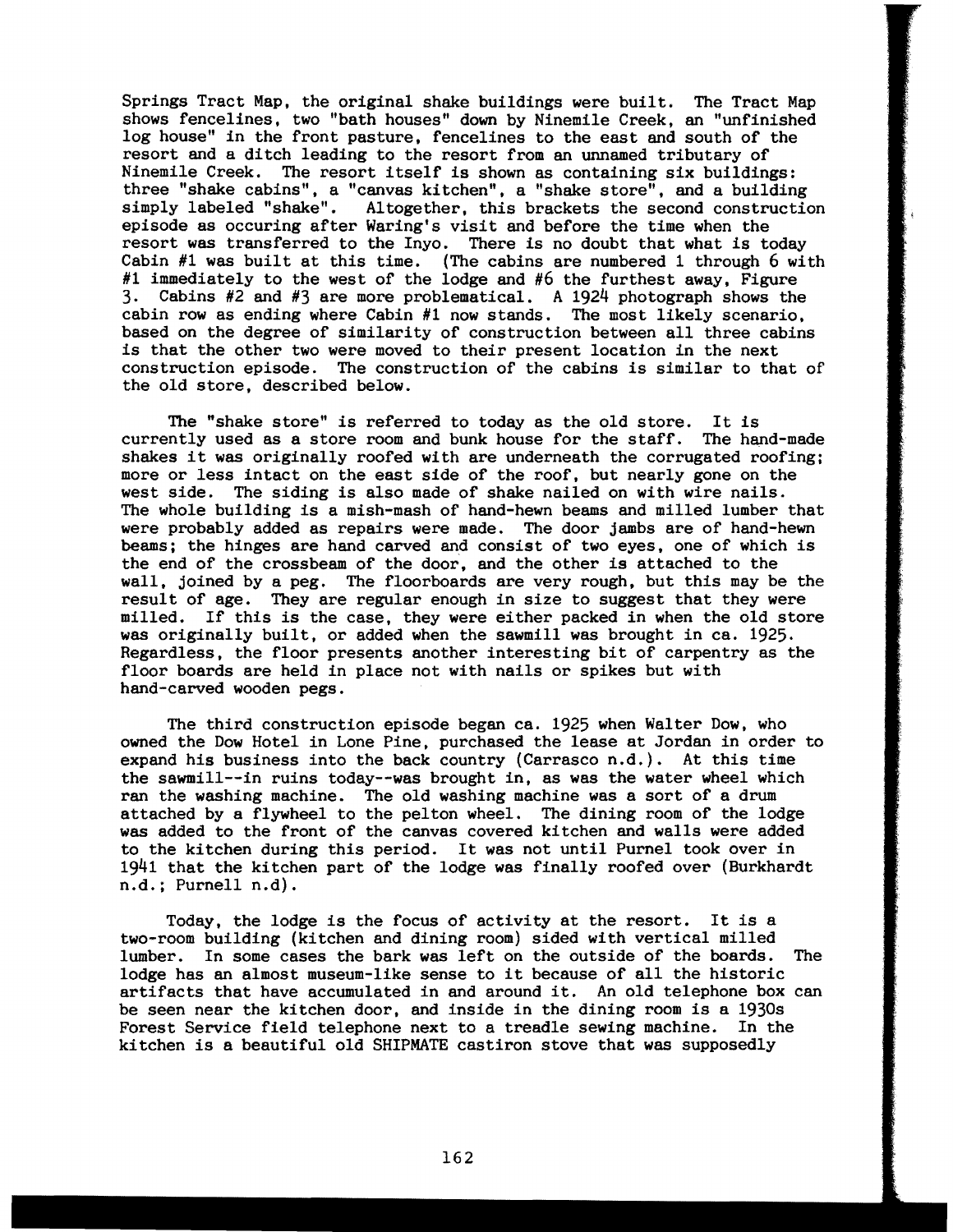brought around the Horn and packed into Jordan on some indeterminate number of mules.

At this time the tent platforms (Cabins  $#4$  and  $#5$ ), and Cabin  $#6$  were all built from lumber milled at Jordan. The platforms had clapboard sides; Cabin #6 is board-and-batten.

It is not known how long Walter Dow ran the resort. The Parkers (n.d.) say that by 1935 a Walt Gregg. who had pack stations at Quaking Aspen and Lloyd Meadow, had the permit. The Inyo National Forest Map for 1934 shows landing fields at Monache Meadows, Templeton Meadow, and Tunnel. According to nearly all of the informants. people from southern California would fly into these air fields and then pack down to Jordan Hot Springs. People would also pack up into Jordan from both the east and west sides of the Sierra.

The sawmill was still in operation in 1938 when Ethel and Henry Olivas built their cabin in Monache Meadows (Olivas n.d.). This is the last known use of it before the Purnels took over in 1941.

The present episode began when Clarence Purnel, along with his brother Elmo and Tom Mader bought Jordan from a Mr. Simmons, a realtor from Whittier, California (Purnel n.d.). The Purnels held the permit for twenty-three years. While there, they restored the water wheel to i While there, they restored the water wheel to run the old washing machine and used it for several years until a generator was brought in. The generator ran lights, a deep freeze. and a new. electrical brought in. The generator ran lights, a deep rreeze, and a new, electrical washing machine. They also restored the sawmill used it for awhile. Among washing machine. They also restored the sawmill used it for awhile. And other things, the Forest Service milled lumber on it to build the bridge across Ninemile Creek. By this time mail and some of the supplies were flown into Monache Meadows from Lone Pine (Purnel n.d.).

In 1964. Reginald Stocking got the permit. The Purnels stayed on and ran the resort for a couple more years, and they and members of their family have continued to visit Jordan to the present time (Purnel n.d.). After the Purnels left. Dr. Stocking did not run Jordan as a resort. He used it instead as a kind of private retreat for himself and his acquaintances. Pat Trimm (n.d.) and others remember having to camp out at "Shorty's Cabin" during Stocking's tenure.

When Bob Burkhardt took over in 1972 he and hs wife re-opened it as a resort and operated it until 1981. (Burkardt n.d.) During this period of time the Golden Trout Wilderness was established and the whole direction of land management in the area changed. In 1981, the permit passed to the In 1981, the permit passed to the Bob and Tiese Quinn; today it is held by Jim and Julie Porter. The resort as it stands today is shown in Figure 3.

## EVALUATION

Jordan Hot Springs Resort began as a destination for people coming into the high country for recreation. Upon interaction with the Forest Service, it developed into a center, or nexus. of historic activity on the Kern Plateau. More than any other settlement in the area--cow camp, ranger station, or resort--it exemplifies all of the diverse cultural elements and historic events that occurred in that area in the first half of the 20th century.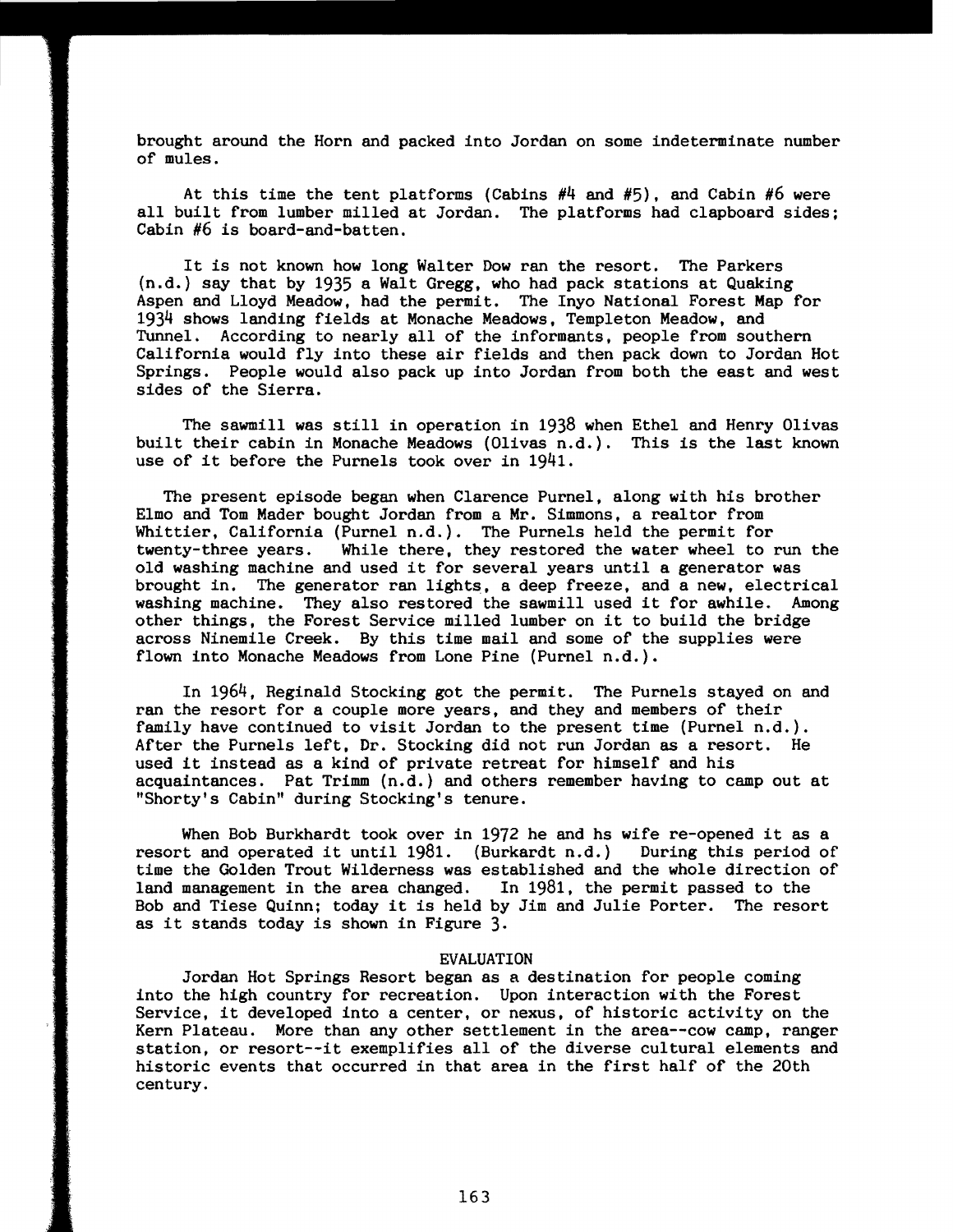Jordan also contains two extant styles of vernacular architecture: buildings made of poles and shakes (construction episode  $#2$ ) and buildings made of lumber milled on site (construction episode  $#3$ ). The term made of lumber milled on site (construction episode  $#3$ ). "vernacular architecture" is used to mean a building not designed by an architect but one that was built to someone's mental template of what a cabin, a barn, or a lodge should look like (National Park Service 1987). In isolated settings, these kinds of buildings often contain examples of self-sufficiency. Needed items are made of materials on hand as, for instance, the hand-carved wooden hinges in the old store and in the shake cabins.

Several research domains can be profitably addressed at Jordan Hot Springs with further research. These range from Native American-Euroamerican relationships to success and failure on the American frontier, and are detailed in the Historical Evaluation of Jordan Hot Springs (CA Tul 500) (Reynolds 1988). Two are of particular interest to archaeologists and will be outlined here.

The first research domain deals with the 19th century use of the locality. This can be addressed by archaeological investigations of the older portions of the trash scatters located to the west of the resort and at the old foundations in the front pasture. The age and function of the building which stood on the foundations are unknown. Was it intended as a residence, a way-station, or a recreational lodge? Or was there some other use? So far we have no knowledge of how Jordan Hot Springs fit in with the mining and trapping that was going on in that part of the woods in the 19th century. Could the earlier portion of the site be associated with activities that are no longer apparent or remembered? Was Jordan Hot Springs important to the sheepmen who proceeded the cattlemen? We do know that the Jordan Trail was used on the "great round" that the Basque and other sheep herders followed.

The second research domain is a cross-cultural comparison of land<br>use. It is well known that a good spot is a good spot. Most ranger It is well known that a good spot is a good spot. stations, campgrounds, resorts, and ranches are located on top of prehistoric sites. Dispite the fact that this phenomenon is well known, it has not been systematically investigated. At Jordan Hot Springs we have an excellent opportunity to compare and contrast land use strategies. And also to inquire what effect prehistoric settlement patterns had on land use choices made by Euroamericans; after all, it was Native Americans who led John Jordan to Jordan Hot Springs.

The obvious physical commonalities at Jordan Hot Springs are the location along a major trans-Sierran route, the attraction of the hot springs, and the good hunting and fishing. On the other hand there are some striking differences. The prehistoric site is located on the north side of Ninemile Creek at its confluence with Redrock Creek, in an open area that receives full sunlight. The historic site is located on the south side of the creek, in the shade, near wet meadows with plenty of water and forage for stock animals.

In summary, then, Jordan Hot Springs is an historical district representing the theme of Recreation. During the period of significance (1915 - 1938) it functioned as a resort, a partner in land management with the Forest Service, and as a seasonal social/economic center for the Kern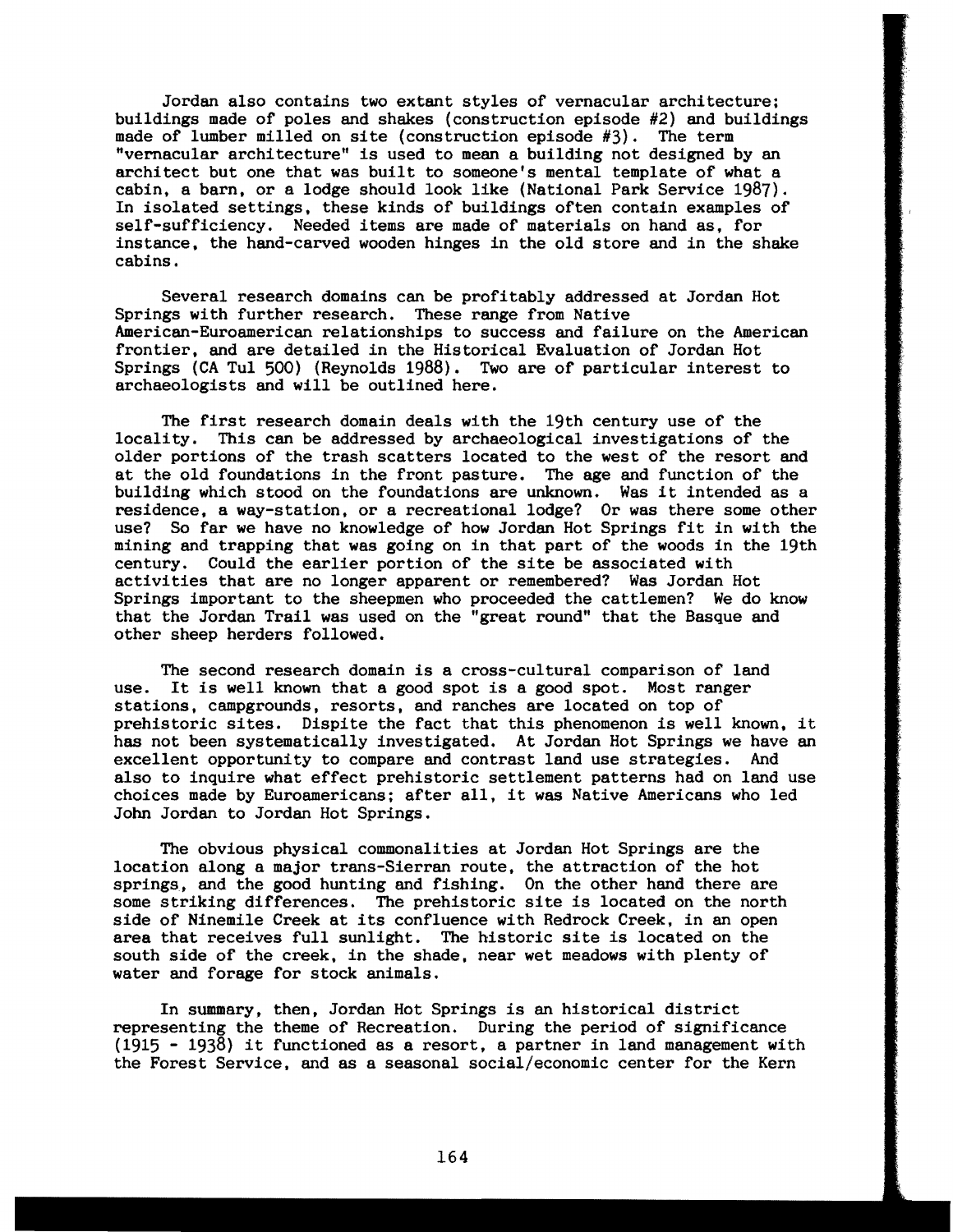Plateau. It contains intact examples of two styles of vernacular architecture from this period. Regional research questions can be addressed by further study of the resort and the adjacent prehistoric site. The property possesses integrity and had local (southern Sierra Nevada) significance under National Register of Historic Places criteria a, c, and d (Title 36 Code of Federal Regulations Part 60.4).

### ACKNOWLDGEMENTS

I wish to thank the following people: Wally Woolfenden, Nicholas Faust, and Tony Sawyer for all the good field work; Doreen Clement for being a good sport; the people cited in the text who shared their memories; Harlan Boyd, Dick Cochrane, Joseph Doctor, Phyllis Hix and her staff, Annie Mitchell. Charlie Morgan. John Roger. Mary Ann Terstegge, Ardis and Gayle Walker for information; Sonia Tamez for guidance; Linda Brett and Wally for their critical review; and Wally for the illustrations.

### REFERENCES CITED

Anonymous

1891 Memorial and Biographical History of the Counties of Fresno, Tulare, and Kern, California. The Lewis Publishing Company, Chicago.

Burkhardt, Bob

n.d. Oral interview INF5.8.87LR. On file. Supervisor's Office. Inyo National Forest. Bishop.

Carrasco, Bill

n.d. Oral interview INF8.8.87LR. On file. Supervisor's Office, Inyo National Forest, Bishop.

Chalfant, W. A.

1933 The Story of Inyo. Chalfant Press, Bishop.

Jordan. W. F.

n.d. History of John Jordan Toll Trail Building. Ms. on file, Supervisor's Office, Inyo National Forest. Bishop.

Larson, Ronald G.

n.d. Giants of the Southern Sierra. A Brief History of the Sequoia National Forest. Ms. on file. Supervisor's Office, Sequoia National Forest, Porterville.

Menefee, Eugene and Fred A. Dodge

1913 History of Tulare and Kings Counties, California. Historic Record Company, Los Angeles.

Mitchell, Annie Rosalind

- 1983 Sites to See: Historical Landmarks in Tulare County. Panorama West Books, Fresno.
- National Park Service 1987 Surveying and Evaluating Vernacular Architecture. National Register Bulletin (draft) 31. Washington. D.C.